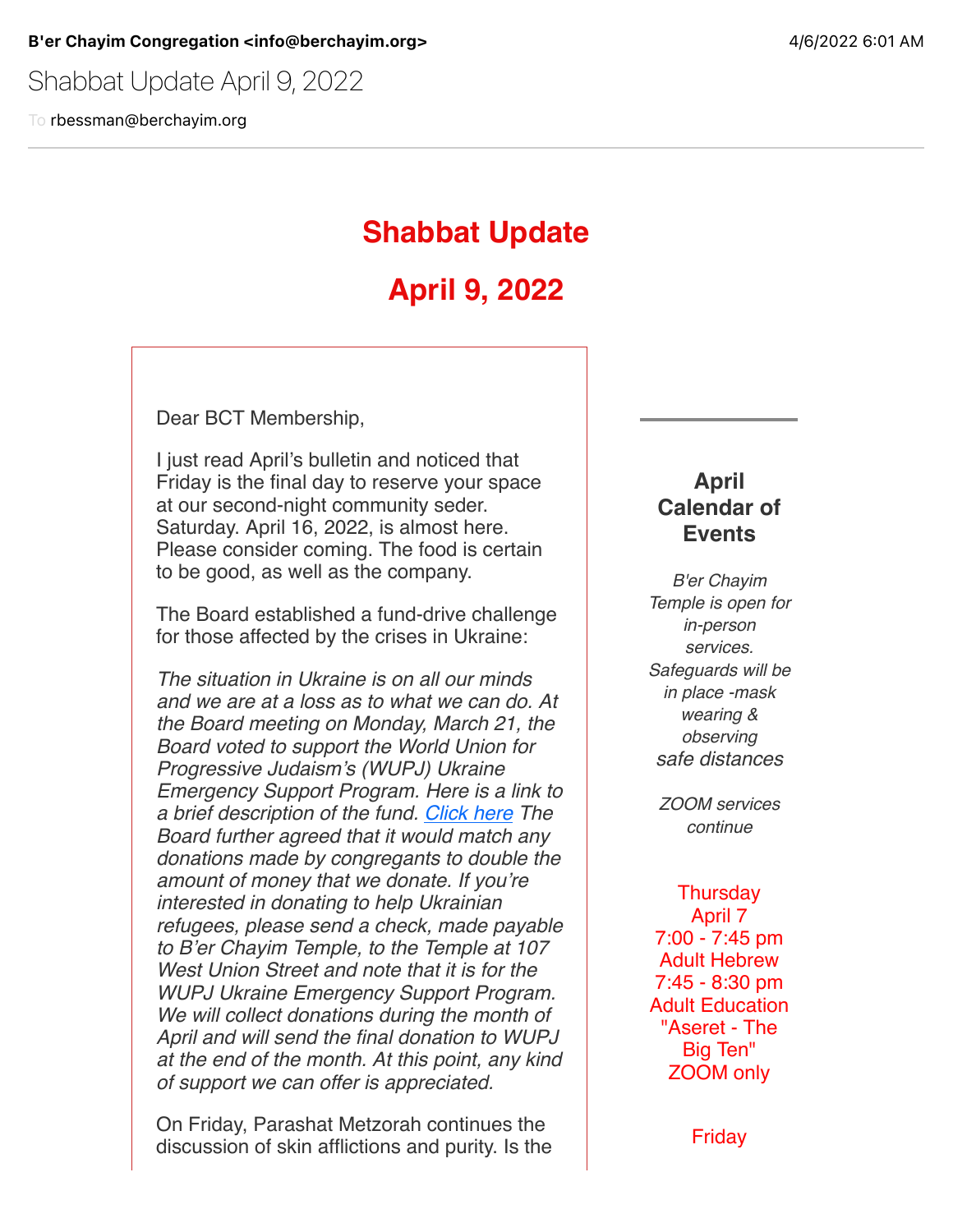understanding of this Biblical leprosy-like disease— as well as its cure—applicable to our life today? The answer may be revealed at this Friday night's service. Before then, we have:

> Adult Hebrew at 7:00 pm tomorrow, with Adult Education following at 7:45 pm. Friday Evening Services begin at 7:30 pm.

Shabbat Shalom,

Cantor Richard Bessman

# This Week's Torah Portion

### *M'tzora*

מִצֹרָע

*A Leper*

*Leviticus 14:1-15:33*

### Summary

- Priestly rituals to cure tzaraat (a skin condition) when it afflicts humans are described. (14:1-32)
- Rituals to rid dwelling places of tzaraat are presented. (14:33-57)
- The parashah denotes male impurities resulting from a penile discharge or seminal emission. (15:1-18)
- The parashah concludes with accounts of female impurities caused by a discharge of blood. (15:19-33)

April 8 7:30 pm Erev Shabbat Service In person & ZOOM

Thursday April 14 7:00 - 7:45 pm Adult Hebrew 7:45 - 8:30 pm Adult Education "Aseret - The Big Ten" ZOOM only

Friday April 15 First Night of Passover NO Erev **Shabbat Service** 

**Saturday** April 16 6:00 pm **Community** Seder **Reservations Required** 

#### **Yahrzeits for week ending April 9**

Rose L. Myers

Stacia Miller

Leo Isaacs

Ira Lippel

Walter Schmitt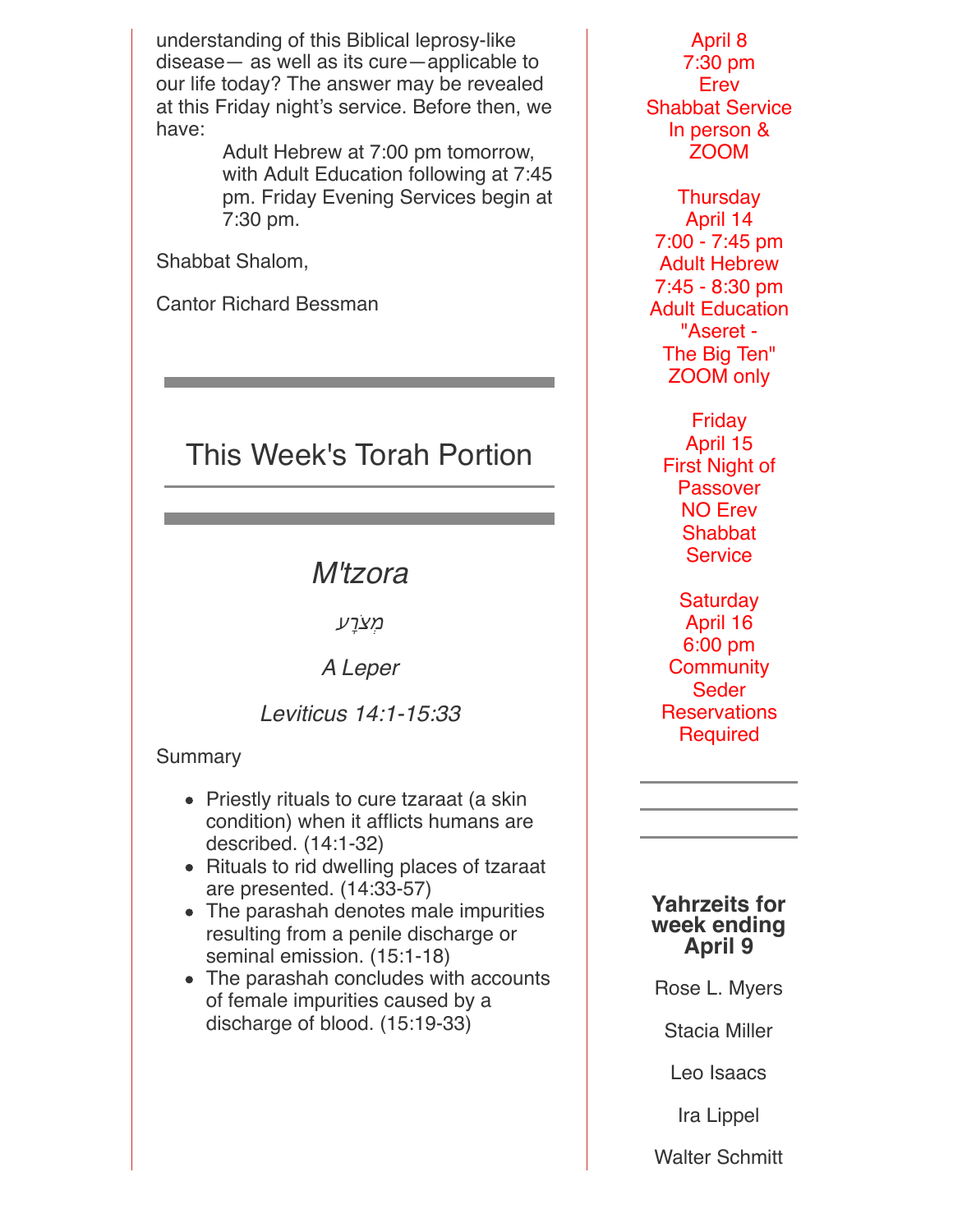*B'er Chayim Temple Community Seder April 16, 2022*

*Seder Service to begin at 6:00 pm*

*Traditional four-course meal Entree (select one) Oven Braised Brisket Glazed Salmon*

*\$30.00 per adult Children - 11 and up - \$10.00 Children - ages 10 and under - free*

*Reservations are required*

*Send your check w/entree selection by April 8th to Tamar Clarke 811 Memorial Avenue Cumberland, MD 21502*

> *and confirmation to [info@berchayim.org](mailto:info@berchayim.org) or call 301-722-5688 with your choice of entree*

*Your check is your reservation*

*(checks payable to B'er Chayim Temple)*

Arthur Rosenau

Charlotte Becker

Eva Kleeman

Nathan Dantzic

Retta Luddeke

Rabbi Edwin Schoffman

> Reuben Lichtenstein

Joseph Mazzucca

### **Happy Birthday**

**April 12** Alan Clark

**April 14** Jill Klein

**April 22** Leslie Leibowitz

> **April 29** Alan Arnson

### **Happy Anniversary**

**April 10** Beth & Ben **Goldstein** 

**April 26** Judi & Harry Haag

share your birthday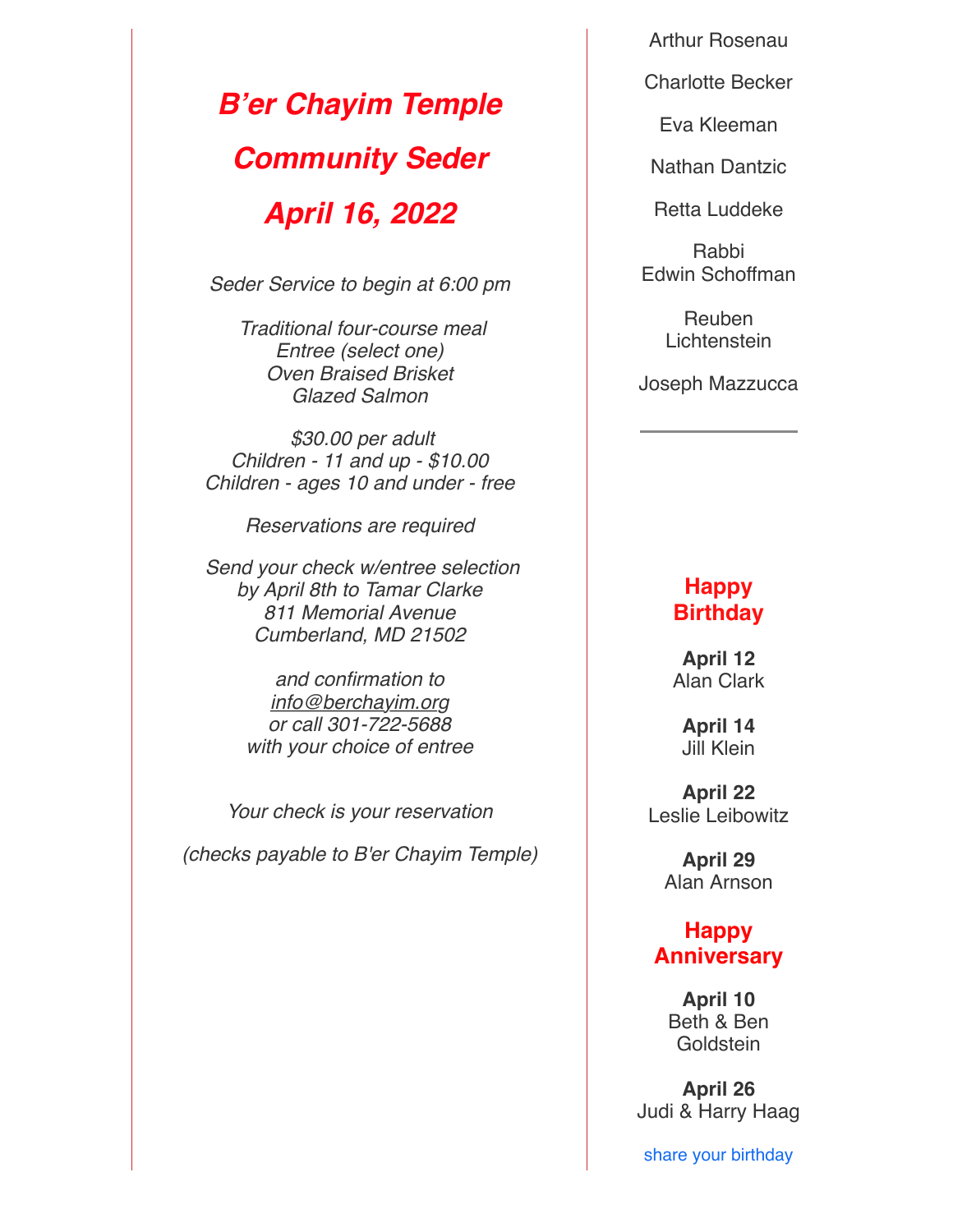and anniversaries dates with our friends and families...contact info@berchayim.org

B'er Chayim **Contact** Information:

**The Community** 

Temple phone: 301-722-5688

Cantor Bessman email: rbessman@ berchayim.org

#### "Virtual" instructions -

*To watch on Zoom send an email to admin@berchayim.org and the ID and Password will be emailed back to you. The ZOOM Id and Password will be the same each Friday evening. Please remember that Rebecca is part time, and leave yourself enough time.*

*Following along in prayerbooks for ZOOM services: Links for prayerbooks are found on our website (www.berchayim.org). Those links will take you to Mishkah T'Filah for Shabbat Services.*